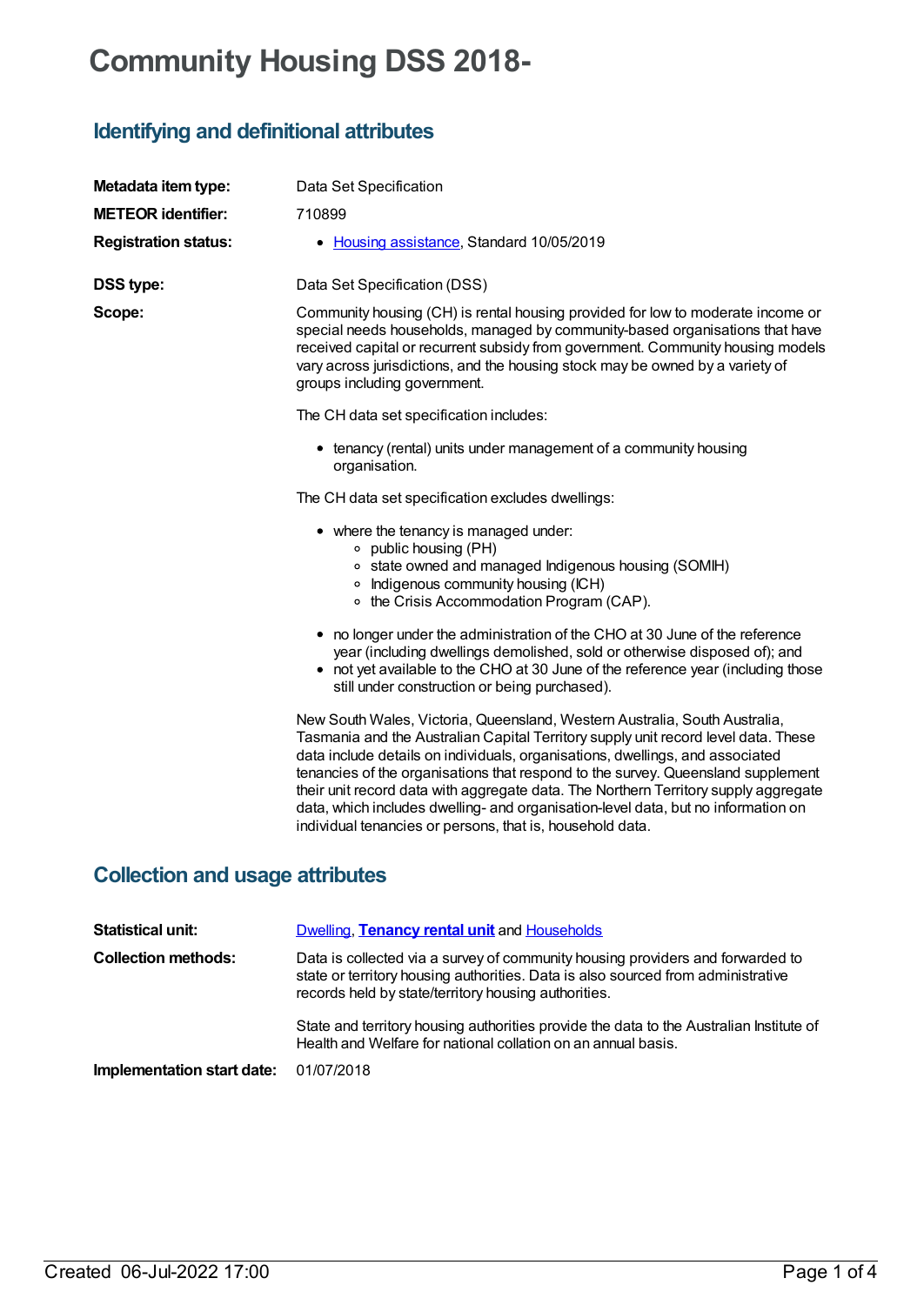**Comments:** Refer to the collection period of the data set to determine the reference year for this data set specification. *Glossary items* Glossary terms that are relevant to this data set are included here. **[Boarding](https://meteor.aihw.gov.au/content/327408) house building [Boarding](https://meteor.aihw.gov.au/content/327410) house room [Boarding](https://meteor.aihw.gov.au/content/327412) house unit Canadian National [Occupancy](https://meteor.aihw.gov.au/content/386254) Standard [Disability](https://meteor.aihw.gov.au/content/327304) [Family](https://meteor.aihw.gov.au/content/351499) [Geographic](https://meteor.aihw.gov.au/content/327306) indicator [Greatest](https://meteor.aihw.gov.au/content/494368) need Head-leased dwelling [\(government\)](https://meteor.aihw.gov.au/content/327318) [Head-leased](file:///content/639150) dwelling (private) [Homeless](https://meteor.aihw.gov.au/content/327244) [Homeless](https://meteor.aihw.gov.au/content/327316) (SAAP) [Homelessness](https://meteor.aihw.gov.au/content/401033) [Household](https://meteor.aihw.gov.au/content/465183) Housing [administrator](https://meteor.aihw.gov.au/content/494435) Tenancy [composition](https://meteor.aihw.gov.au/content/327444) [Tenancy](https://meteor.aihw.gov.au/content/464221) rental unit**

#### **Source and reference attributes**

| <b>Submitting organisation:</b> | <b>AIHW</b>                                                                                                                                                                                    |
|---------------------------------|------------------------------------------------------------------------------------------------------------------------------------------------------------------------------------------------|
| Steward:                        | Australian Institute of Health and Welfare                                                                                                                                                     |
| Origin:                         | AIHW (Australian Institute of Health and Welfare). Community housing national data<br>collection, Mainstream community housing data collection processing and data<br>manuals. Canberra: AIHW. |

### **Relational attributes**

| Related metadata | Supersedes Mainstream community housing DSS 2013-18 |
|------------------|-----------------------------------------------------|
| references:      |                                                     |
|                  | • Housing assistance, Superseded 10/05/2019         |

## **Metadata items in this Data Set Specification** Show more detail

| Sea<br>No. | Metadata item                          | <b>Obligation Max</b> | <b>OCCULS</b> |
|------------|----------------------------------------|-----------------------|---------------|
|            | - Address-address line, text X[X(179)] | Mandatory 2           |               |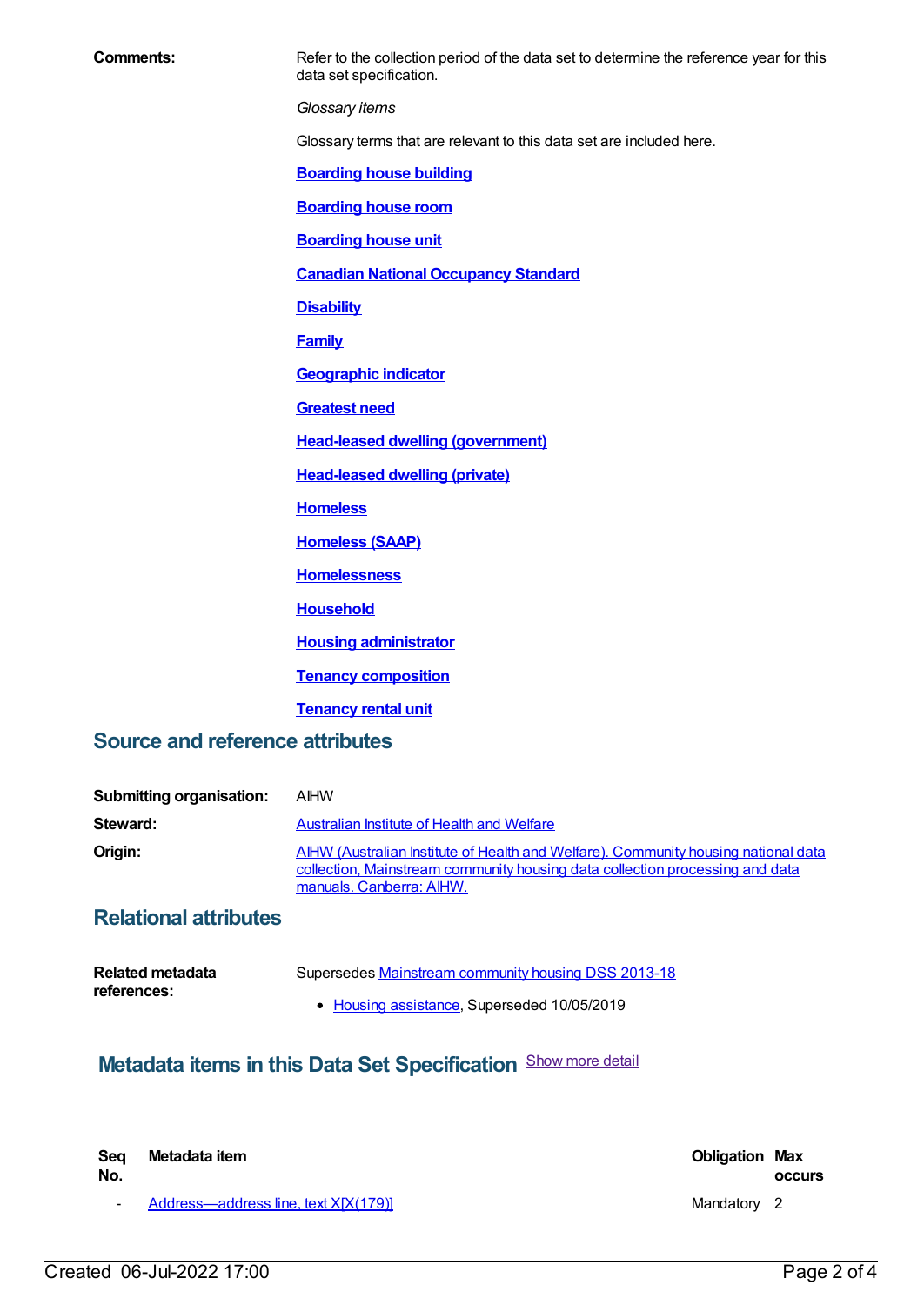|                          | Address-Australian postcode, Australian postcode code (Postcode datafile)<br>{NNNN}                        | Mandatory 2   |                            |
|--------------------------|------------------------------------------------------------------------------------------------------------|---------------|----------------------------|
|                          | Address-suburb/town/locality name, text X[X(45)]                                                           | Mandatory 2   |                            |
|                          | Dwelling-Australian state/territory identifier, address code AA[A]                                         | Mandatory 4   |                            |
| $\overline{\phantom{a}}$ | Dwelling-boarding house accommodation type, code N                                                         | Conditional 1 |                            |
| $\blacksquare$           | Dwelling-date occupied, DDMMYYYY                                                                           | Mandatory     | $\overline{1}$             |
| ٠                        | Dwelling-date vacated, DDMMYYYY                                                                            | Mandatory     | $\overline{1}$             |
| ٠                        | Dwelling—housing program type, community housing code N[N]                                                 | Mandatory     | $\overline{1}$             |
|                          | Dwelling-number of bedrooms, total N[NN]                                                                   | Mandatory 2   |                            |
| -                        | Dwelling-number of occupants, total N[N]                                                                   | Mandatory     | $\overline{1}$             |
|                          | Dwelling-number of tenancies at full capacity, N[NN]                                                       | Mandatory     | $\overline{1}$             |
| $\overline{a}$           | Dwelling-number of tenancies, N[NN]                                                                        | Mandatory     | $\overline{1}$             |
|                          | Dwelling-number of tenantable vacancies, N[NN]                                                             | Mandatory     | $\overline{1}$             |
|                          | Dwelling-number of untenantable vacancies, NJNN]                                                           | Mandatory     | $\overline{\phantom{0}}$ 1 |
|                          | Dwelling-structure type, code N[N]                                                                         | Mandatory     | $\overline{1}$             |
|                          | Dwelling—tenancy rental unit identifier, X[X(14)]                                                          | Mandatory     | $\overline{1}$             |
|                          | Household-assessable weekly income, total Australian currency N[NNNNN].NN                                  | Mandatory     | $\overline{1}$             |
| ۰                        | Household-Commonwealth Rent Assistance amount, total Australian currency<br>N[NNNNN].NN                    | Mandatory     | $\overline{1}$             |
| Ξ                        | Household-disability status, yes/no code N                                                                 | Mandatory     | - 1                        |
|                          | Household-greatest need indicator, yes/no code N                                                           | Mandatory     | $\overline{1}$             |
| -                        | Household-gross weekly income, total Australian currency N[NNNNN].NN                                       | Mandatory     | $\overline{1}$             |
|                          | Household-homeless prior to allocation indicator, yes/no code N                                            | Mandatory     | $\overline{1}$             |
|                          | Household-household composition, housing assistance code N                                                 | Mandatory     | $\overline{1}$             |
|                          | Household-Indigenous status, yes/no code N                                                                 | Mandatory 1   |                            |
|                          | Household—main language other than English spoken at home, yes/no code N                                   | Mandatory 1   |                            |
|                          | Household-market value of rent paid indicator, yes/no/not stated/inadequately<br>described code N          | Mandatory 1   |                            |
|                          | Household—principal source of cash income, community housing code N                                        | Mandatory     | $\mathbf 1$                |
| ٠                        | Household-transfer status (financial year), yes/no code N                                                  | Mandatory     | $\overline{1}$             |
| ۰                        | Household-weekly rent charged, total Australian currency N[NNNNN].NN                                       | Mandatory     | -1                         |
|                          | Person-date of birth, DDMMYYYY                                                                             | Mandatory     | $\overline{1}$             |
| -                        | Person-household single/couple status, relationship in household code N                                    | Conditional 0 |                            |
|                          | Person-principal tenant indicator, yes/no code N                                                           | Mandatory     | $\overline{1}$             |
|                          | Person-sex, code N                                                                                         | Mandatory     | $\overline{1}$             |
|                          | Service provider organisation (name)-organisation name, text X[X(49)]                                      | Mandatory     | $\overline{1}$             |
|                          | Service provider organisation-assistance/support other than housing assistance<br>indicator, yes/no code N | Mandatory     | $\overline{1}$             |
| -                        | Service provider organisation-common waitlist indicator, yes/no code N                                     | Mandatory     | -1                         |
| ٠                        | Service provider organisation-community housing provider type, code N                                      | Mandatory     | $\overline{1}$             |
| ٠                        | Service provider organisation—community living support indicator, yes/no code N                            | Mandatory     | -1                         |
| -                        | Service provider organisation-daily living support indicator, yes/no code N                                | Mandatory     | -1                         |
|                          | Service provider organisation-dwelling identifier, X[X(14)]                                                | Mandatory     | $\overline{\phantom{a}}$   |
|                          | Service provider organisation-financial and material assistance indicator, yes/no<br>code N                | Mandatory     | $\overline{1}$             |
|                          | Service provider organisation-household identifier, X[X(14)]                                               | Mandatory 2   |                            |